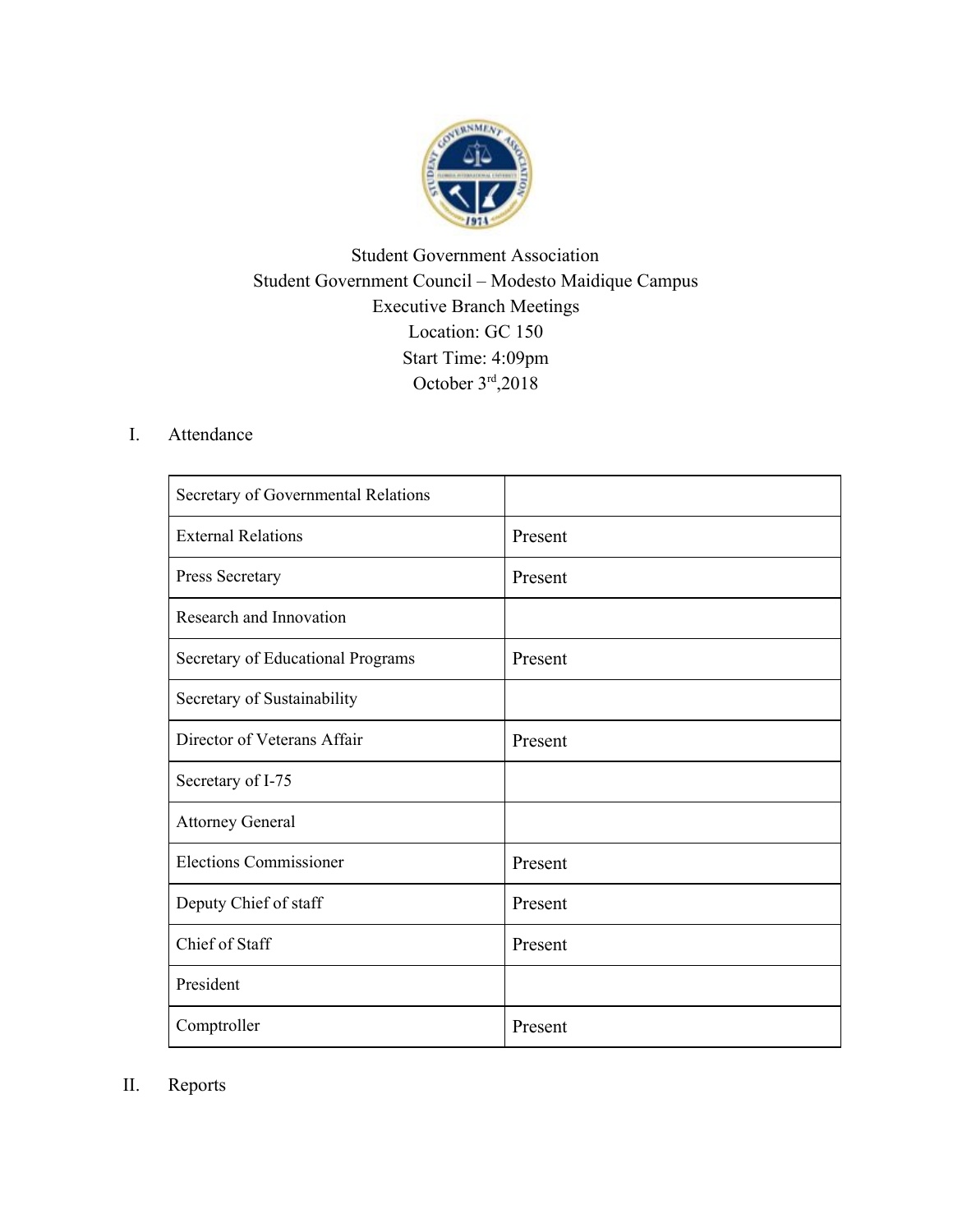- A. Comptroller
	- 1. Expenditure Report for the month of August and September
- B. Secretary of Governmental Relations
- C. External Relations
	- 1. Was confirmed on Oct 1st of 2018.
	- 2. Met with my team on Oct 2nd Introduced attendance sheet to keep track of events and members of the External Directions Team.
	- 3. SGA Meet and Greet for November 9th in GC pit from 11am-2pm.
- D. Press Secretary
	- 1. Met with external relations to talk about tasks for upcoming week.
	- 2. Finalized draft for press release going out on Friday 10/12/2018.
- E. Deputy Chief of staff
	- 1. Created an outline of the year for SGA Bonding events.
	- 2. Meeting with Peter to go over the two bills I wrote last week.
	- 3. Reminded officials of the SGA policies and deadlines for the week.
	- 4. Updated the SGA Calendar.
- F. Research and Innovation
	- 1. Discussed with Mitra (grad senator) plans on Research Fair.
	- 2. Planned meeting with StartUP FIU.
	- 3. Continued work with Luisana on Hult Prize.
	- 4. Attended first intern meeting.
- G. Secretary of Educational Programs
	- 1. Yesterday was our second Intern meeting
		- a) Informed them on office rules
	- 2. Interns group chat was created which is going to be our main source of communication.
	- 3. Currently in the process of ordering t shirts, in which the interns designed themselves during our first meeting last week.
	- 4. Ordering more SGA pop sockets and hand sanitizers for the interns' welcome packets in which they will be getting during their first retreat on October 13<sup>th</sup>.
	- 5. Resume writing workshop will be conducted at the interns second meeting and at the SGA office for all students on October 10th.
- H. Secretary of Sustainability
	- 1. I finished the vision map for the Arboretum.
	- 2. Met with Lissette and Tom on Friday to discuss the arboretum proposal.
	- 3. Prepared for Saturday's volunteer day at the nature preserve and planted 210 trees in the nature preserve.
	- 4. Drafting the Solar Energy email.
	- 5. Looking into giveaway ideas
- I. Attorney General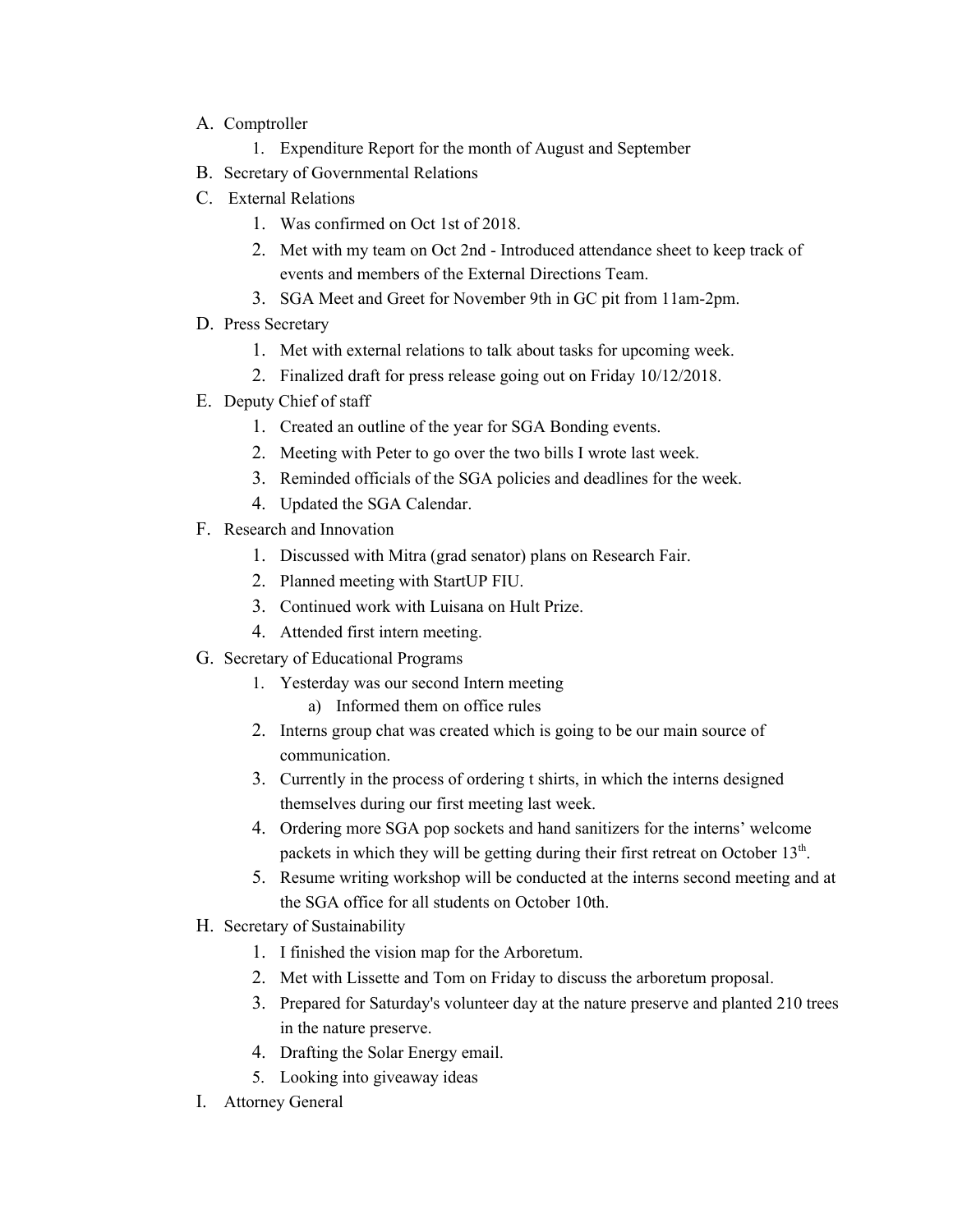- J. Secretary of Health and Well-being
- K. Secretary of Transportation and Safety
- L. Secretary of Academic Affairs
- M. Elections Commissioner
	- 1. Emailed elections board applicants for an interview date/time.
	- 2. Went over the list of people who applied for Graduate Senator with Mitra and wants to get someone confirmed by Monday.
	- 3. Still looking for Lower Division Senator
- N. Secretary of Social Justice and Equity
- O. Secretary of BBC
- P. Secretary of I-75
	- 1. Been in contact with SGA BBC president, Jefferson Noel, regarding a committee he created to address the concerns of I-75 students.
- Q. Secretary of EC
- R. Director of Veterans Affair
	- 1. I had a meeting with the Veterans
		- a) Focused on trying to get a new conference table and more bookshelves.
	- 2. Gave a tour of the building to our Chief of Staff
	- 3. Get a joint event and would not mind someone from SGA to help out.
- S. Chief of Staff
	- 1. Updated SGA roster.
		- a) If anyone to contact anyone in SGA whether it be a senator or one of the agency/council presidents to collaboration on an event, please let me or Jilly know.
	- 2. Went over past reports to make sure that you guys are completing goals that you set for the week to come.
	- 3. Met with Vivi to talk about the intern program
		- a) Interns will be shadowing senators in the fall; cabinet in the spring
		- b) Update on retreat (which is also homecoming game)
		- c) Met with Cassidie, Panther Chow overall director to talk about her goals and plans for this agency.
	- 4. Met with Samantha to talk about her Press Releases.
	- 5. Met with Sam to talk about his goals for the position Toured the Office of Veterans and Military Affairs.
	- 6. Going to need our help to come out to events and support him.
	- 7. Trail of Torch
		- a) October  $9<sup>th</sup>$  from 5:30 pm to 10:00 pm
			- (1) Basically, talking to students and promoting SGA, there will be many activities, many students who will want to come talk to us